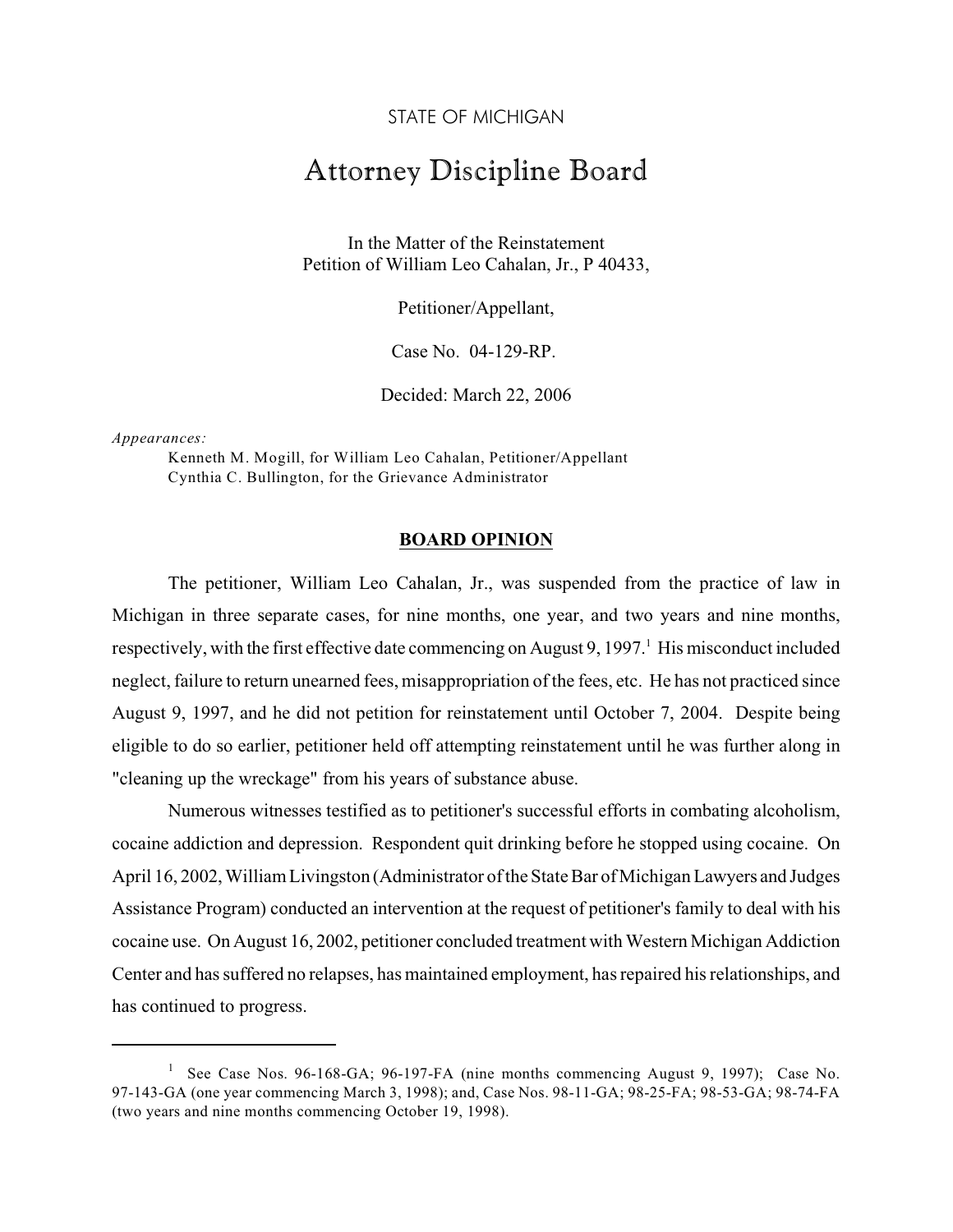Despite this record of recovery, the panel denied the petition for reinstatement finding that the requirements of MCR  $9.123(B)(5)-(7)$  had not been established by clear and convincing evidence. We affirm the hearing panel's order, but remand this matter for a further evidentiary hearing to be held not sooner than December 1, 2006, at which time the panel shall conduct further proceedings consistent with this opinion.

The panel's report reads in part:

The panel is impressed with the apparent strong recovery petitioner has made from his alcohol and drug addiction and associated problems. It is apparent to the panel both from the record, including the testimony of experts, and from petitioner's own testimony and demeanor that the likelihood that petitioner will remain sober is very good. Since petitioner's three suspensions have been deemed to be the result of alcohol and drug addiction, the panel believes that petitioner has made great strides toward becoming a responsible member of the Bar. The panel is sympathetic and respectful of the strides petitioner has made in getting his personal life together.

. . . . The panel does not believe that petitioner has reached a point in his recovery when it can recommend, on the basis of clear and convincing evidence, that petitioner is fit to be consulted by others and to aid generally in the administration of justice. While petitioner is on his way toward earning such a recommendation, the panel believes the very recent filing of his tax returns and his belated attempts at the conclusion of the reinstatement hearing to attend to the delinquent student loan preclude the panel from making such a recommendation. The panel finds, therefore, that the petitioner has not established by clear and convincing evidence that he has satisfied the requirements of MCR 9.123(B)(7). [Emphasis in original.]

Petitioner argues that the panel erred in applying MCR 9.123(B)(5)-(7), and focused inordinately on petitioner's tardy tax filings, failure to pay a student loan, and cocaine use during his period of suspension.

Relying upon decisions of this Board and an opinion of Justice Levin, petitioner argues "'the implicit assumption of a suspension, whether or not indefinite, is that the disciplined lawyer will ordinarily be reinstated at the end of the suspension.'" Grievance Administrator v Kalil, ADB 44/85 (ADB 1986), citing Petition of Albert, 403 Mich 346, 358 (1978) (opinion of Levin, J.). See also In Re Reinstatement Petition of James W. Daly, ADB 277-88 (ADB 1989) ("an attorney who has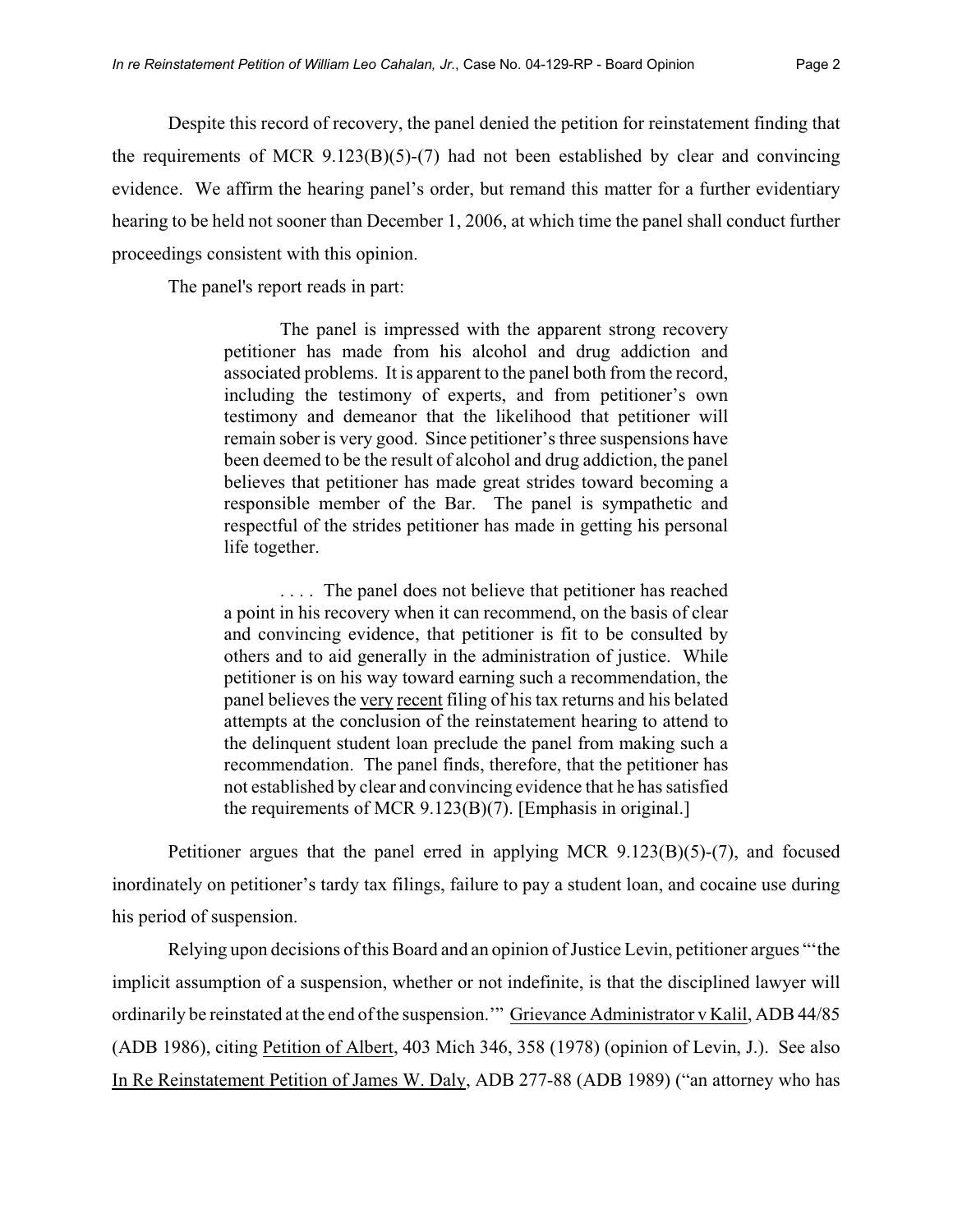completed a fixed term of suspension and has established, *prima facie*, his or her eligibility in accordance with the criteria enumerated in MCR 9.123(B)(1)-(9), should not be denied reinstatement in the absence of factual evidence tending to demonstrate his or her continued unfitness").

Justice Levin's opinion in Albert was signed by only one other Justice. When it revisited a reinstatement case in Grievance Administrator v August, 438 Mich 296, 304 (1991), the Court expressly considered again Justice Levin's objections to reinstatement rules and procedure but instead once more embraced a reading of those rules calling for individualized factual determinations in each case, and the exercise of "an element of subjective judgment" by panels, the Board and the Court. August also clearly rejected the notion that a presumption of fitness or entitlement to reinstatement is raised once an attorney passes the "temporal milepost" of five years from disbarment (entitling one to petition for reinstatement).

As for decisions of this Board, such as Kalil and Daly, they must be squared with the plain language of Rule 9.123(B). To the extent that they state or suggest that the burden of a petitioner for reinstatement may be shifted, lessened, or aided by a presumption, such cases must be subordinated to the rule itself. The state of the law on this point today is accurately reflected in our decision in In re Reinstatement of Arthur R. Porter, Jr., 97-302-RP (ADB 1999), pp 8-9:

> March 22, 2006The passage of time, by itself, is not sufficient to support reinstatement." In Re Reinstatement of McWhorter, 449 Mich 130, 139; 534 NW2d 480 (1995). Although this pronouncement was made in a case involving reinstatement following disbarment, MCR 9.123(B) also applies to reinstatement following suspensions of 180 days or more. Subrule 2, requiring the passage of certain minimum periods before reinstatement, is but one of several prerequisites to reinstatement.

> We have previously underscored the fact that the passage of the time specified in a discipline order or court rule, does not, in light of the other reinstatement requirements, raise a presumption that the disciplined attorney is entitled to reinstatement because she has "paid her debt" or he has "served his time." In In Re Reinstatement of James DelRio, DP 94/86 (ADB 1987), this Board held:

> > Under the rules governing reinstatement proceedings, the burden of proof is placed upon the petitioner alone. While the Grievance Administrator is required by MCR 9.124(B) to investigate the petitioner's eligibility for reinstatement and to report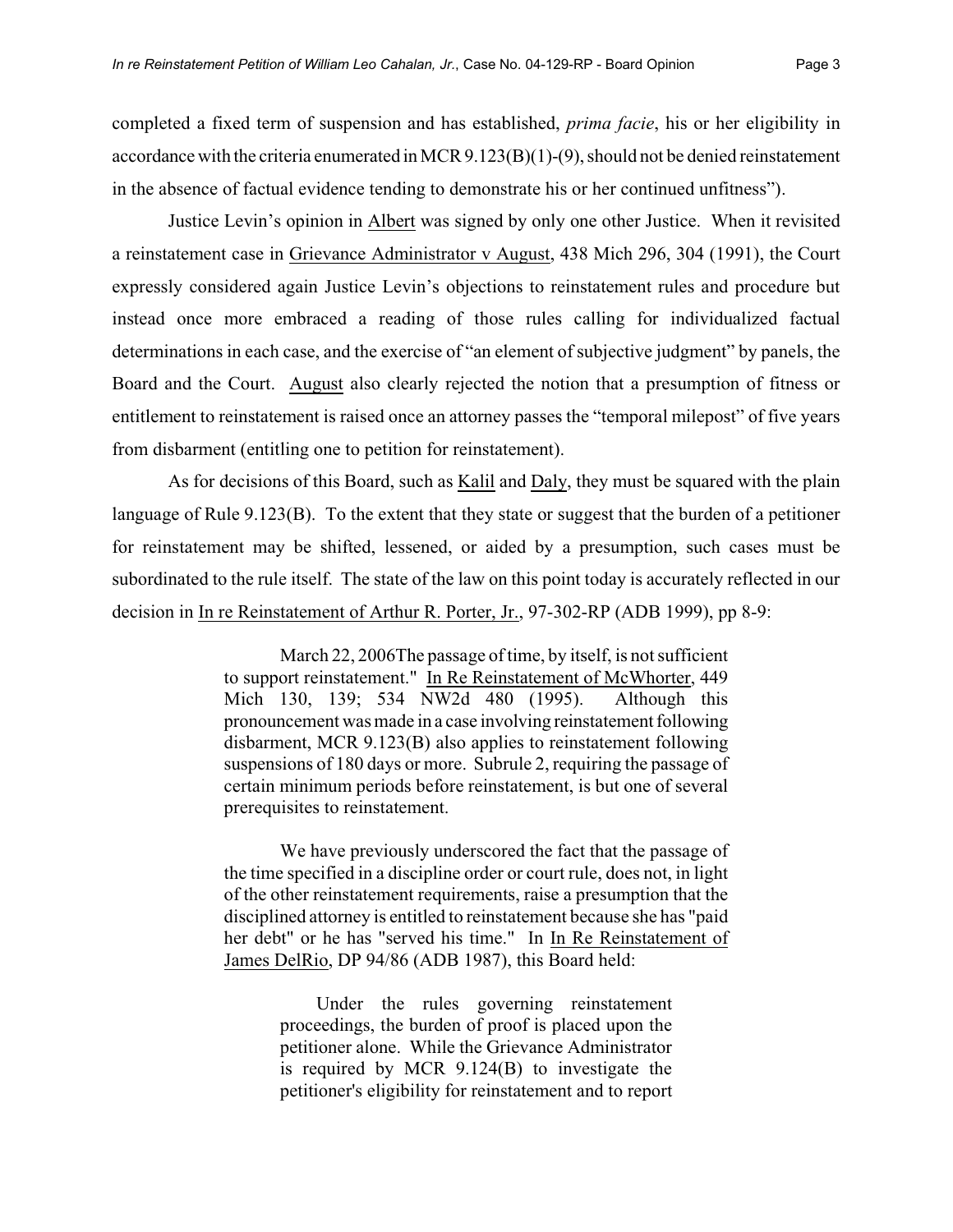his or her findings in writing to the hearing panel, there is no express or implied presumption that a petitioner is entitled to reinstatement as long as the Administrator is unable to uncover damaging evidence. In this case, our finding that petitioner DelRio has failed to meet his burden of establishing eligibility for reinstatement by clear and convincing evidence would be the same if the record were devoid of evidence tending to cast doubt upon his character and fitness since his suspension.

We cannot agree that the panel misapplied the rules, or that the decision lacked proper

evidentiary support, or, finally, that the ultimate decision was erroneous.

The portion of MCR 9.123(B) at issue in this case is of primary importance in most reinstatement cases, namely subrules (5)-(7):

> (5) his or her conduct since the order of discipline has been exemplary and above reproach;

> (6) he or she has a proper understanding of and attitude toward the standards that are imposed on members of the bar and will conduct himself or herself in conformity with those standards;

> (7) taking into account all of the attorney's past conduct, including the nature of the misconduct which led to the revocation or suspension, he or she nevertheless can safely be recommended to the public, the courts, and the legal profession as a person fit to be consulted by others and to represent them and otherwise act in matters of trust and confidence, and in general to aid in the administration of justice as a member of the bar and as an officer of the court . . .

In our decision in Porter, supra, we discussed each of these requirements:

Subrule 5 of MCR 9.123(B) requires that the suspended or disbarred attorney's "conduct since the order of discipline has been exemplary and above reproach." In Eston, supra, we adopted a panel member's opinion defining these terms:

> "exemplary" [means] "serving as a pattern or model for imitation; worthy of imitation." To be "above reproach" connotes behavior consistently superior to that which one might ordinarily expect.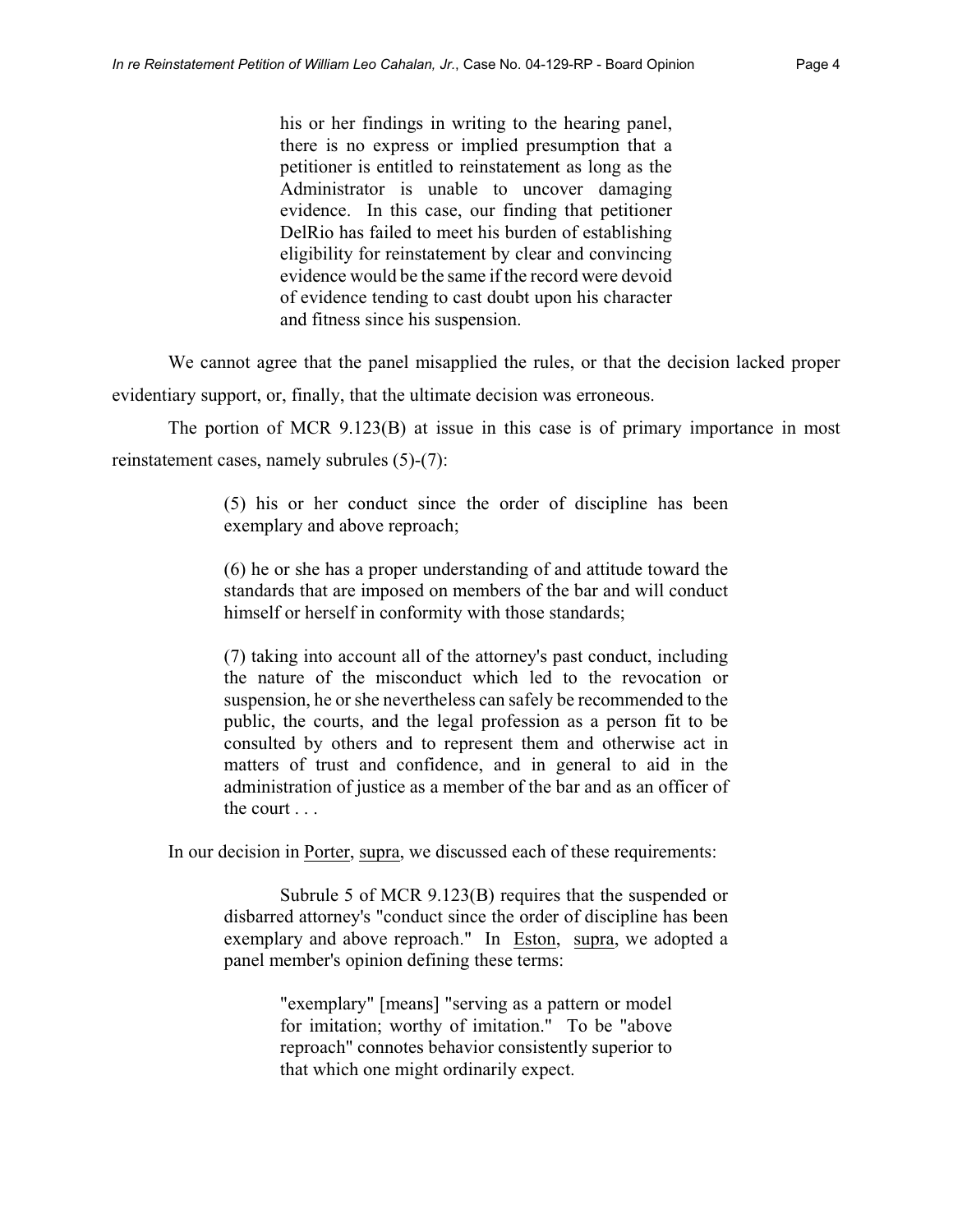Subrule 6 "is primarily directed to the question of the applicant's ability, willingness and commitment to conform to the standards required of members of the Michigan State Bar." August, 438 at 310; McWhorter, 449 Mich at 138 n 10.

Subrule 7 focuses on "the public trust" which the Court, the Board and hearing panels, have "the duty to guard." Id. This inquiry involves the nature and seriousness of the misconduct,<sup>8</sup> evidence of rehabilitation, $9$  and essentially culminates in a prediction<sup>10</sup> that the petitioner will abide by the Rules of Professional Conduct.

Taken together, subrules (5)-(7) require scrutiny of the reinstatement petitioner's conduct before, during, and after the misconduct which gave rise to the suspension or disbarment in an attempt to gauge the petitioner's current fitness to be entrusted with the duties of an attorney. Our Supreme Court has recognized that application of MCR 9.123(B) involves "an element of subjective judgment." August, 438 Mich at 311.

The reason for all of these standards, and for requiring a petitioner to prove their attainment by clear and convincing evidence, is "'the fact that the very nature of law practice places an attorney in a position where an unprincipled individual may do tremendous harm to his client. $m_{11}$ 

\_\_\_\_\_\_\_\_\_\_\_\_\_\_\_\_\_\_\_\_\_\_\_\_\_\_\_\_\_\_\_\_\_\_\_\_\_\_\_\_\_\_\_\_\_\_\_\_\_\_\_\_

\_\_\_\_\_\_\_\_\_\_\_\_\_\_\_\_\_\_\_\_\_\_\_\_\_\_\_\_\_\_\_\_\_\_\_\_\_\_\_\_\_\_\_\_\_\_\_\_\_\_\_\_\_

It is not merely the unprincipled attorney who may do harm to the public. Even one with the best of intentions may not meet the standards of our reinstatement rules. This status need not be permanent. Fortunately, people can and do change.

The panel below was "impressed with the apparent strong recovery petitioner has made from his alcohol and drug addiction and associated problems," found "the likelihood that petitioner will remain sober . . . very good," stated that "that petitioner has made great strides toward becoming a responsible member of the Bar," and that it was "sympathetic and respectful of the strides petitioner has made in getting his personal life together."

 $8$  MCR 9.123(B)(7); August, 438 Mich at 306.

 $9$  See, e.g., August at 306-307.

 $10$  See In Re Albert, 403 Mich 346, 363 (1978) (Opinion of Justice Williams) (suggesting that the Court must "prognosticate [petitioner's] future conduct").

<sup>&</sup>lt;sup>11</sup> August, 438 Mich at 307, quoting In re Raimondi, 285 Md 607, 618; 403 A2d 1234 (1979), cert den 444 US 1033 (1980).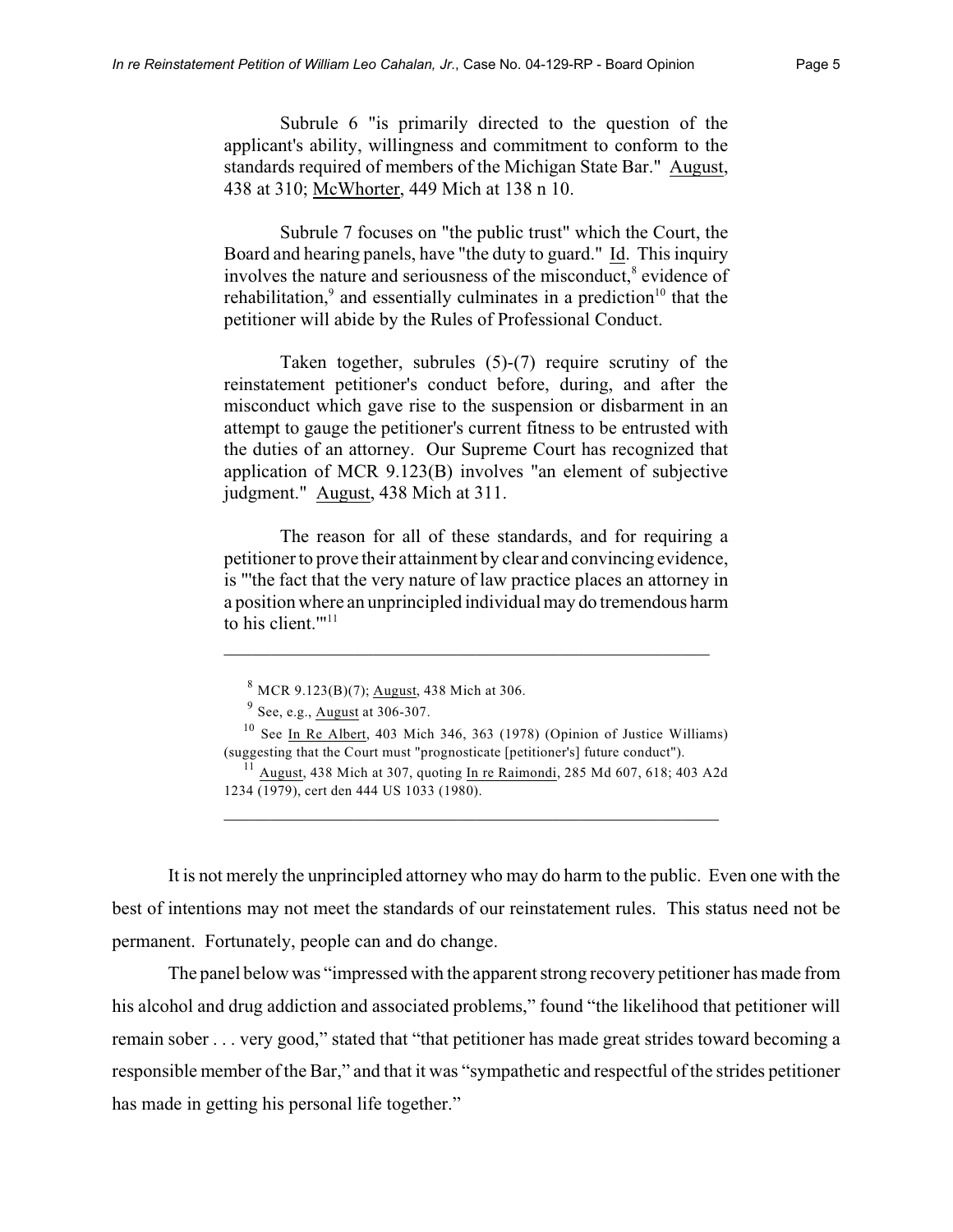This Board has never read MCR  $9.123(B)(6)$  so stringently that "a single transgression, however minor, during a period of suspension would forever bar a suspended lawyer from gaining readmission." Kalil, supra, p 2. And, the panel in this case has not engaged in such a reading of the rule. Indeed, the opposite is true. The panel expects, and encourages, another attempt at reinstatement when its report observes, among other things, that "petitioner is on his way toward earning such a recommendation." Ultimately, however, the panel could not yet characterize the whole of petitioner's conduct since suspension as "exemplary." The progress, while substantial, was not sufficient to persuade the panel "that petitioner has reached a point in his recovery when it can recommend, on the basis of clear and convincing evidence, that petitioner is fit to be consulted by others and to aid generally in the administration of justice." The panel's concern about tax filings and unaddressed student loan payments was not nit-picking. Nor does this panel's reliance on those factors mean that they will be of the same import in every other case. Rather, they are simply part of the basis for the panel's conclusion in this case that the process of rehabilitation and "cleaning up the wreckage of the past," is not far enough along for the panel to hold petitioner out to the public just yet. We do not find a sound reason to overturn the panel's carefully considered judgment.

However, we share the panel's assessment that petitioner has made great strides and may soon be able to demonstrate fitness for reinstatement. Accordingly, while we find that the panel's decision to deny reinstatement at this time has proper evidentiary support and is otherwise appropriate, we will do more than simply affirm the order denying the petition for reinstatement. We will remand this matter for a further evidentiary hearing by the panel, to be held no sooner than one year from December 1, 2005, on whether petitioner has continued to abstain from using drugs and alcohol; has continued payment obligations such as student loans, taxes (and has kept current with tax filings); and has otherwise conducted himself in an exemplary manner and is fit for reinstatement at the time of the hearing on remand. The parties may file supplemental pleadings, affidavits, and materials prior to the hearing.

If the panel determines that respondent has satisfied the conditions for reinstatement, the panel should consider appropriate conditions such as those proposed by the Grievance Administrator. Monitoring by the State Bar of Michigan's Lawyers and Judges Assistance program should be required for an appropriate period, as should verification that petitioner remains current on student loan payments and tax filings and payments. The panel should also consider conditions appropriate to the type of practice petitioner intends to engage in. For example, if petitioner intends